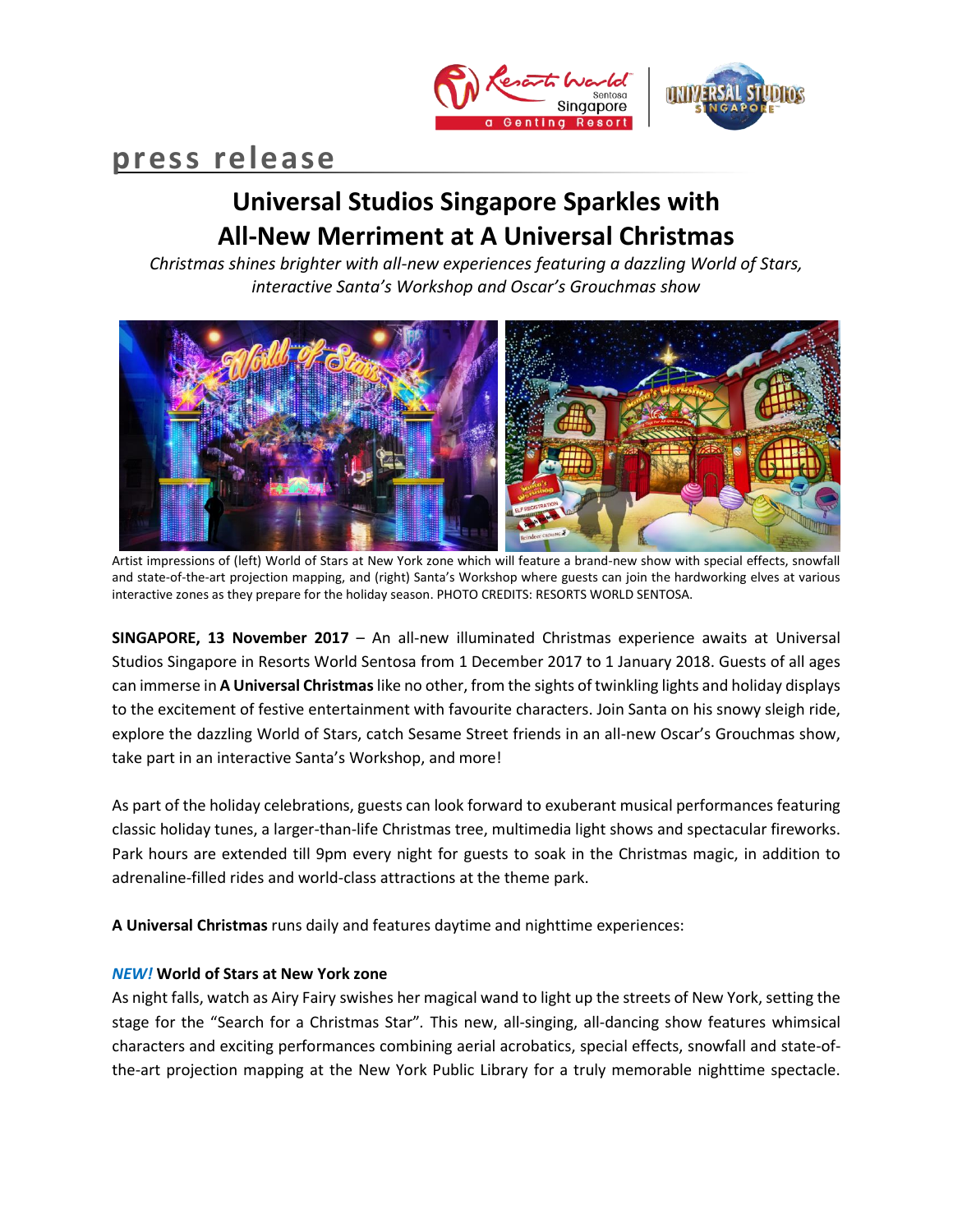During the day, catch "Under The Mistletoe starring Marilyn Monroe and Betty Boop" as the two stars bring their signature Hollywood glamour with a medley of Christmas hits.

## *NEW!* **Santa's Snowy Sleigh Ride and Santa's Christmas Tree House at New York & Hollywood zones**

Get ready to welcome Santa Claus and his wonderful reindeer as they bring merriment and a burst of snowfall along the streets of New York. Join the elves and toy soldiers for a festive photo moment set against a glistening 15m-tall Santa's Christmas Tree House at Hollywood Lagoon. Over at Hollywood, guests can catch the antics of favourite characters such as Charlie Chaplin, Gru and the adorable Minions from Despicable Me – all decked out in Christmas outfits.

## *NEW!* **Oscar's Grouchmas at Pantages Hollywood Theater**

Ringing in the holiday cheer is a brand-new production called "Oscar's Grouchmas". Follow the story of Oscar, as he transforms from a Christmas grouch to the holiday's number one fan through an unexpected journey — discovering the true meaning of the season and the joys of giving, kindness and love. Sesame Street friends Elmo, Cookie Monster and more will delight audiences in this warm-spirited musical.

## *BIGGER AND MORE IMMERSIVE!* **Santa's Workshop**

Santa's Workshop makes anything and everything associated with Christmas, and the jolly man is recruiting hard-working elves to help him prepare for the holiday season! Embark on a journey with the Lead Elf to finish all the tasks at various thematic zones. This immersive experience features interactive zones such as a Mail Room brimming with Christmas letters and wish lists, scrumptious smells from Mrs Claus' Kitchen, and the bustling Toy Factory where toys are being assembled.

The yuletide celebrations continue at various zones in the theme park. Guests can sing along to familiar tunes at **Mel's Rockin' Christmas** show, or put on those boogie shoes and dance along Madagascar's zoosters Alex and Gloria at **King Julien's Tropical Christmas Party**. Over at Far Far Away, join Puss in Boots in the **Dance for the Magic Christmas Beans** for an *eggs*clusive meet and greet with Humpty Dumpty. For Christmas with a slightly spooky twist, flock to Sting Alley and meet Beetlejuice who is out to wreck Christmas!

This year, Universal Studios Singapore makes Christmas shopping easier than ever. Guests can shop this year's hottest gifts at any of the park's retail stores and with every S\$100 nett spent\*, they can have their gifts mailed straight to their loved ones – for free – with the North Pole Postage Service located along Hollywood.

A Universal Christmas is included with regular admission to Universal Studios Singapore. Singapore residents enjoy discounts on admission at only S\$72 for an adult one-day ticket (U.P. S\$76), along with a complimentary S\$5 retail voucher\*\*. Guests who wish to enter the park after 5pm to experience the festivities enjoy discounted admission at S\$55 (adult), S\$50 (child) and S\$98 (1 adult & 1 child). For more information visit [www.universalchristmas.sg](http://www.universalchristmas.sg/)

Refer to Appendix A for programme timings.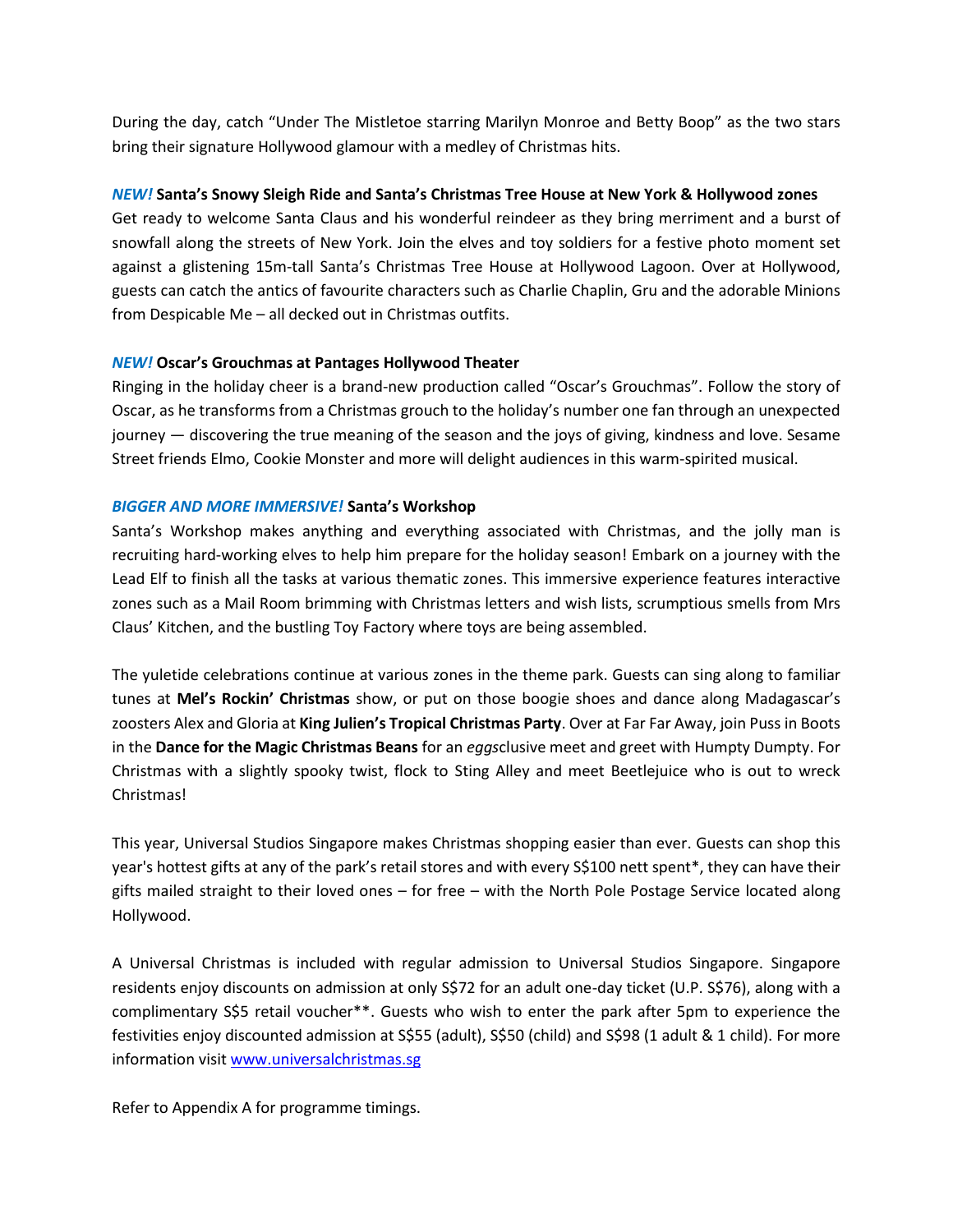*\*One (1) free postage applicable to a Singapore address only, with every S\$100 nett spent \*\*Minimum spent of S\$35*

– **END** –

#### **ABOUT UNIVERSAL PARKS & RESORTS**

Universal Parks & Resorts, a unit of Comcast NBCUniversal, offers guests around the globe today's most relevant and popular entertainment experiences. With three-time Academy Award® winner Steven Spielberg as creative consultant, its theme parks are known for immersive experiences that feature some of the world's most thrilling and technologically advanced film- and television-based attractions. Comcast NBCUniversal wholly owns Universal Studios Hollywood, which includes Universal CityWalk Hollywood. It also owns Universal Orlando Resort, a destination resort with three theme parks (Universal Studios Florida, Universal's Islands of Adventure and the new water theme park, Universal's Volcano Bay), five resort hotels, and Universal CityWalk Orlando. In addition, Comcast NBCUniversal owns Universal Studios Japan, in Osaka and has a license agreement with Universal Studios Singapore at Resorts World Sentosa, Singapore. The company is also developing a theme park destination in Beijing called Universal Beijing Resort.

#### **ABOUT RESORTS WORLD SENTOSA**

Resorts World Sentosa (RWS), Asia's premium lifestyle destination resort, is located on Singapore's resort island of Sentosa. Spanning 49 hectares, RWS is home to four world-class attractions including Universal Studios Singapore, S.E.A. Aquarium, Dolphin Island and Adventure Cove Waterpark. Other attractions include the Asian flagship of a world-renowned destination spa, a casino, six unique hotels and the Resorts World Convention Centre. With the most number of Michelin stars in one destination, RWS offers award-winning dining experiences at renowned celebrity chef restaurants, establishing itself as a key player in Singapore's vibrant and diverse dining scene. The integrated resort also offers world-class entertainment, from original resident productions to concerts and public shows such as the Crane Dance and the Lake of Dreams. RWS has been named "Best Integrated Resort" since 2011 for seven consecutive years at the TTG Travel Awards which recognises the best of Asia-Pacific's travel industry.

RWS is wholly owned by Genting Singapore, a company of the Genting Group. For more information, please visit [www.rwsentosa.com.](http://www.rwsentosa.com/)

/ResortsWorldatSentosa @rwsentosa [www.rwsentosablog.com](http://www.rwsentosablog.com/) **#USSChristmas**

#### **MEDIA CONTACTS**

#### **Resorts World Sentosa**

Shaiful Rizal Tel: +65 6577 9761 / +65 9170 2542 E-mail[: shaiful.malek@RWSentosa.com](mailto:loolin.chua@RWSentosa.com)

#### **Ogilvy Public Relations (for Resorts World Sentosa)**

Goh Su Fang Tel: +65 6213 7973 / +65 9118 8315 E-mail: [sufang.goh@ogilvy.com](mailto:sufang.goh@ogilvy.com)